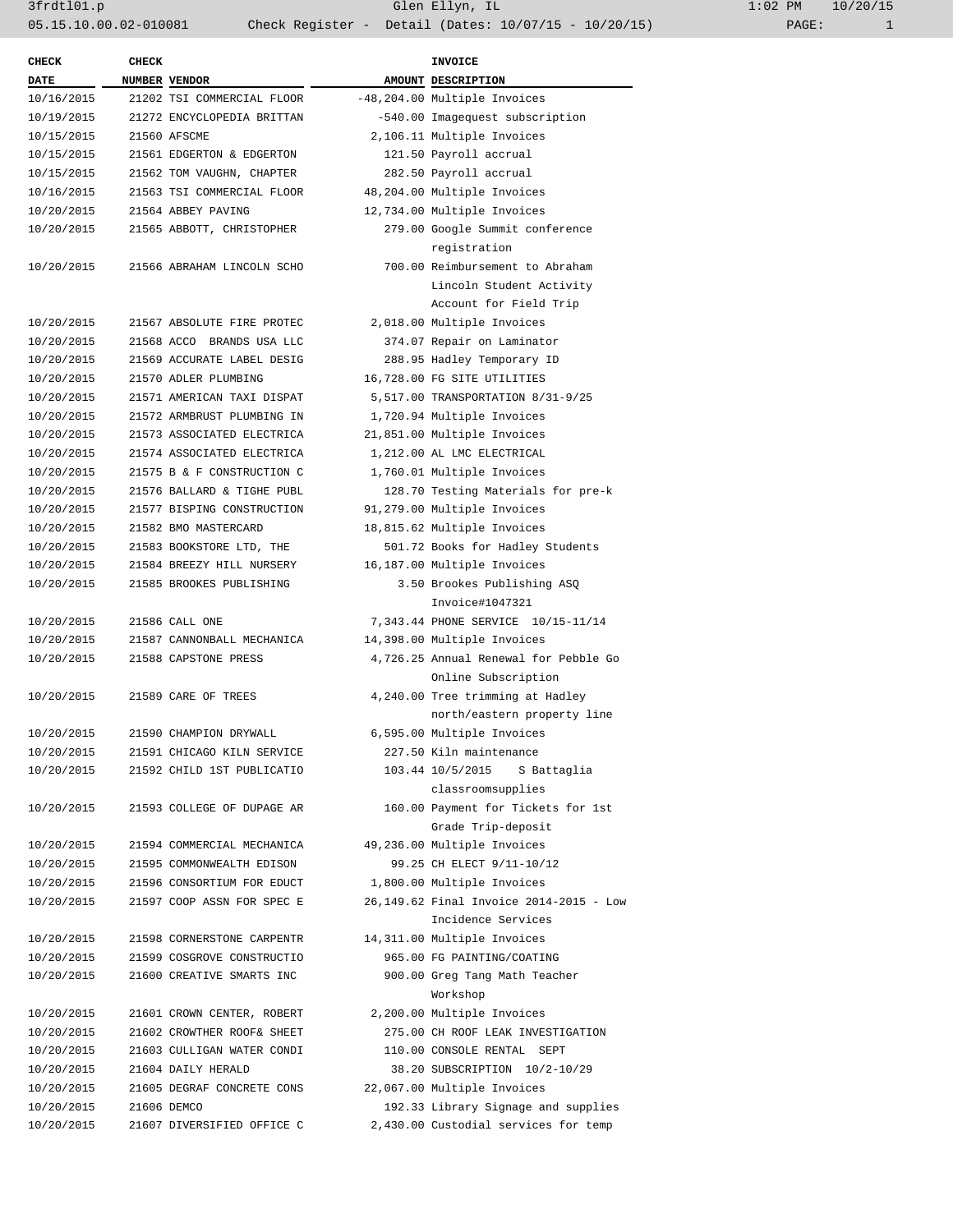3frdtl01.p Glen Ellyn, IL 1:02 PM 10/20/15 05.15.10.00.02-010081 Check Register - Detail (Dates: 10/07/15 - 10/20/15) PAGE: 2

| <b>CHECK</b> | <b>CHECK</b> |                            |             | <b>INVOICE</b>                        |
|--------------|--------------|----------------------------|-------------|---------------------------------------|
| <b>DATE</b>  |              | NUMBER VENDOR              |             | AMOUNT DESCRIPTION                    |
|              |              |                            |             | at CH due to employee injury          |
| 10/20/2015   |              | 21608 DUNHAM, SHARON       |             | 49.90 Reimburse Sharon Dunham         |
|              |              |                            |             | (Hadley Staff) for supplies.          |
| 10/20/2015   |              | 21609 DUPAGE FEDERATION ON |             | 122.55 Translating for families       |
| 10/20/2015   |              | 21610 DUPAGE SECURITY SOLU |             | 554.54 Multiple Invoices              |
| 10/20/2015   |              | 21611 ELENS & MAICHIN ROOF |             | 19,166.00 Multiple Invoices           |
| 10/20/2015   |              | 21612 ELGIN KEY & LOCK     | 144.40 KEYS |                                       |
| 10/20/2015   |              | 21613 ELIM CHRISTIAN SERVI |             | 13,132.14 September Tuition for two   |
|              |              |                            |             | Dist 41 Students Invoice              |
|              |              |                            |             | #149677                               |
| 10/20/2015   |              | 21614 ELLIOTT CONSTRUCTION |             | 72,000.00 CH-III CONCRETE             |
| 10/20/2015   |              | 21615 ESCOBAR HERNANDEZ, G |             | 32.74 Spanish liaison mileage         |
| 10/20/2015   |              | 21616 FGM ARCHITECTS-ENGIN |             | 26,620.25 Multiple Invoices           |
| 10/20/2015   |              | 21617 FIRM SYSTEMS         |             | 1,150.00 Invoice #1007328-S.Sepsakos, |
|              |              |                            |             | N.Wooton, R.Johnson,                  |
|              |              |                            |             | P.Henderson, C.Kiebles,               |
|              |              |                            |             | A.Bryjowski, M. Duenas,               |
|              |              |                            |             | J.Lemahieu, A.Miller, K.              |
|              |              |                            |             | Gilligan, K.Aycock, R. Lewis,         |
|              |              |                            |             | L.Fister, D.Mills, M.Yangas,          |
|              |              |                            |             | A.Perry, G.Trieger,                   |
|              |              |                            |             | M.Messerly, J.Benson,                 |
|              |              |                            |             | J.Wyrick, P.Witeck, E.Rohr,           |
|              |              |                            |             | F.Khattab, A.Grandsard                |
| 10/20/2015   |              | 21618 FITNESS FINDERS      |             | 115.93 10/19/2015 school supplies     |
|              |              |                            |             | lunch                                 |
| 10/20/2015   |              | 21619 FLO-TECH MECHANICAL  |             |                                       |
|              |              |                            |             | 22,041.00 Multiple Invoices           |
| 10/20/2015   |              | 21620 FOLLETT SCHOOL SOLUT |             | 218.31 Multiple Invoices              |
| 10/20/2015   | 21621 FQC    |                            |             | 63,087.00 Multiple Invoices           |
| 10/20/2015   |              | 21622 FRANCIS, PAUL        |             | 65.00 V-ball ref 10/6                 |
| 10/20/2015   |              | 21623 FRANCZEK RADELET & R |             | 5,004.15 Multiple Invoices            |
| 10/20/2015   | 21624 GALE   |                            |             | 50.00 database maintenance fee        |
| 10/20/2015   |              | 21625 GEDVILAS, SUSAN      |             | 65.00 V-ball 10/14                    |
| 10/20/2015   |              | 21626 GIANT STEPS          |             | 6,532.89 October Tuition for D41      |
|              |              |                            |             | Student Invoice #034-1016S            |
| 10/20/2015   |              | 21627 GLEN ELLYN HISTORICA |             | 170.00 Grade 3 PBL                    |
| 10/20/2015   |              | 21628 GLENBARD ELECTRIC SU |             | 51.92 TOGGLE                          |
| 10/20/2015   |              | 21629 GRAPHICS PLUS INC    |             | 1,108.50 Multiple Invoices            |
| 10/20/2015   |              | 21630 GRAYBAR ELECTRIC CO  |             | 391.91 Multiple Invoices              |
| 10/20/2015   |              | 21631 GREAT LAKES ELEVATOR |             | 860.00 Vertical porch lift repairs    |
|              |              |                            |             | for ADA access at AL school           |
| 10/20/2015   |              | 21632 GREEN DEMOLITION CON |             | 1,818.00 CH-III DEMOLITION            |
| 10/20/2015   |              | 21633 HANN, HEIDI          |             | 40.00 Everybody Writes: A National    |
|              |              |                            |             | Day of Writing/Chicago/IL             |
|              |              |                            |             | conference Registration               |
|              |              |                            |             | Reimbursement                         |
| 10/20/2015   |              | 21634 HEALTH MANAGEMENT SY |             | 55.44 Invoice #20611015 for October   |
|              |              |                            |             | 2015                                  |
| 10/20/2015   |              | 21635 HEINEMANN            |             | 158.40 PRIS Literature Supplies       |
|              |              | 21636 HERTZ FURNITURE      |             | 408.33 EXTRA SHELVES FOR WIRE         |
| 10/20/2015   |              |                            |             |                                       |
|              |              |                            |             | SHELVING UNITS                        |
| 10/20/2015   |              | 21637 HUFCOR INC DBA HUFCO |             | 1,189.00 FG OPERABLE PARTITIONS       |
| 10/20/2015   |              | 21638 ILLINOIS ASSN OF SCH |             | 775.00 Renewal of PRESS service       |
| 10/20/2015   |              | 21639 ILLINOIS CENTRAL SCH |             | 89,508.88 Multiple Invoices           |
| 10/20/2015   |              | 21640 INSTITUTE FOR EDUC D |             | 956.00 10/5/2015<br>Out of District   |
|              |              |                            |             | Conference: Google Apps and           |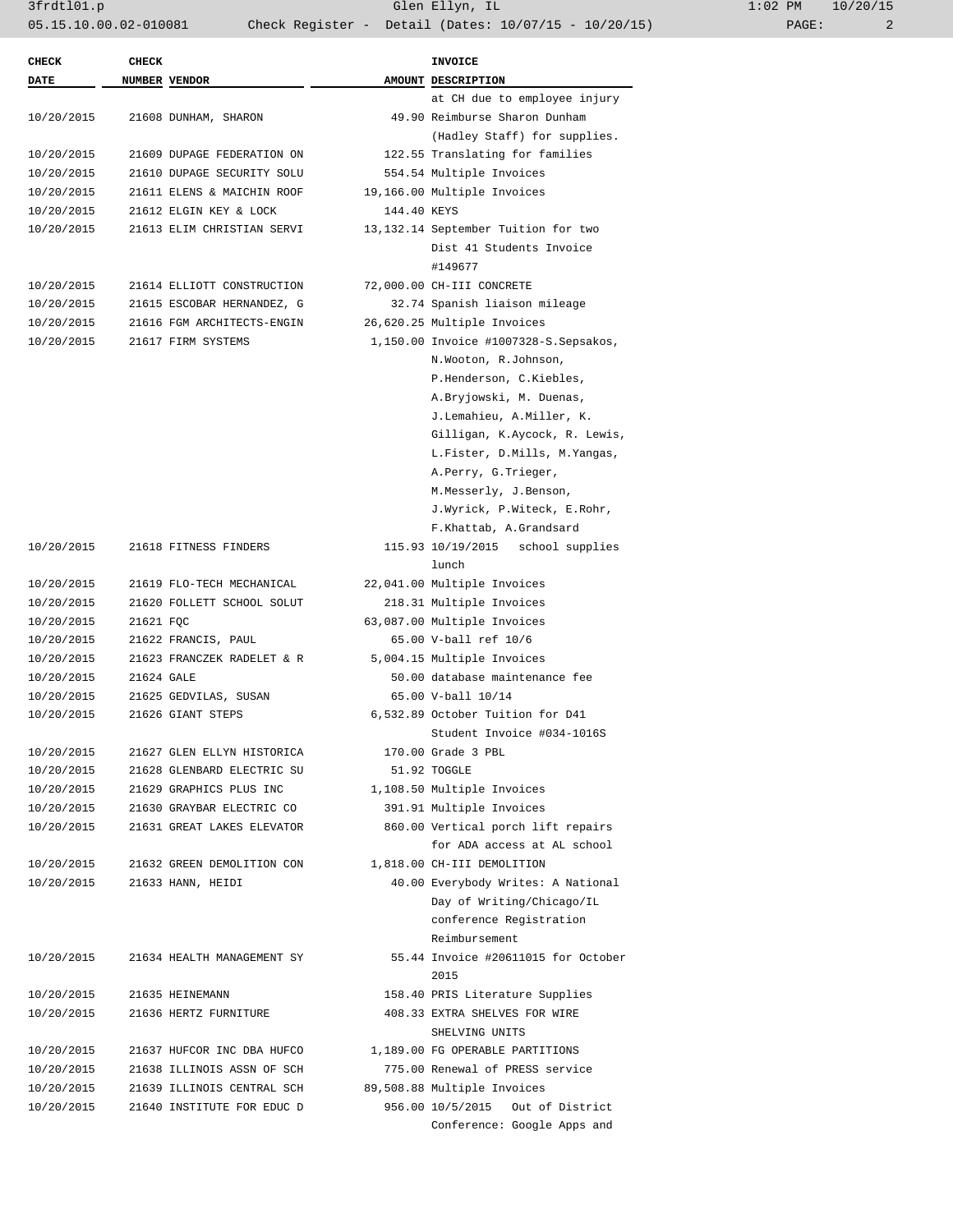3frdtl01.p Glen Ellyn, IL 1:02 PM 10/20/15 05.15.10.00.02-010081 Check Register - Detail (Dates: 10/07/15 - 10/20/15)

| <b>CHECK</b> | <b>CHECK</b> |                            | INVOICE                                 |
|--------------|--------------|----------------------------|-----------------------------------------|
| <b>DATE</b>  |              | NUMBER VENDOR              | AMOUNT DESCRIPTION                      |
|              |              |                            | Tools to Enhance Content                |
|              |              |                            | Learning                                |
| 10/20/2015   |              | 21641 INSTITUTE FOR EDUC D | 1,195.00 10/26 GOOGLE APPS SEMINAR -    |
|              |              |                            | CALLICOAT, QUINTRO, KOSTNER, BERE       |
|              |              |                            | NSCHOT, SCHMUTZ                         |
| 10/20/2015   |              | 21642 IWANSKI MASONRY INC  | 28,675.00 Multiple Invoices             |
| 10/20/2015   |              | 21643 J HAMILTON ELECTRIC  | 13,050.00 CH-III ELECTRICAL/LOW VOLTAGE |
| 10/20/2015   |              | 21644 JC HARRIS & SONS INC | 10,358.00 Multiple Invoices             |
| 10/20/2015   |              | 21645 JENNY & JOHN'S EMBRO | 96.00 Robotics team t-shirts New        |
|              |              |                            | Vendor Info: Jenny & John's             |
|              |              |                            | Embroidery 1303 Leinster Dr.            |
|              |              |                            | Lemont, IL 60439 630-257-6889           |
|              |              |                            | They don't have a fax but               |
|              |              |                            | PO's can be sent to their               |
|              |              |                            | email suzeriedel@comcast.net            |
| 10/20/2015   |              | 21646 JOSEPH ACADEMY AT ME | 6,753.45 Multiple Invoices              |
| 10/20/2015   |              | 21647 JOSTENS              | 5,940.00 YEARBOOKS DEPOSIT 2015-2016    |
| 10/20/2015   |              | 21648 JUST RITE ACOUSTICS  | 5,300.00 Multiple Invoices              |
| 10/20/2015   |              | 21649 K & K IRON WORKS LLC | 6,968.00 FG STRUCTURAL/MISC STEEL       |
| 10/20/2015   |              | 21651 KAGAN & GAINES INC   | 2,382.90 Multiple Invoices              |
| 10/20/2015   |              | 21652 LA FORCE             | 5,115.00 CH-III H.MTL/WD                |
|              |              |                            | DOORS/F/HARDWARE                        |
| 10/20/2015   |              | 21653 LEARNING FORWARD     | 299.00 Organization membership          |
|              |              |                            | renewal for L. Campbell                 |
|              |              |                            | -Kathy Maxon-Hillary Shumate,           |
|              |              |                            | Steve Dively, Linda                     |
|              |              |                            | Schweikhofer Hillary Shumate            |
|              |              |                            | Steve Diveley Linda                     |
|              |              |                            | Schwiekhofer                            |
| 10/20/2015   |              | 21654 LEGO EDUCATION       | 83.00 Robotics Club - Lego Kit          |
| 10/20/2015   |              | 21655 LEGO EDUCATION       | 235.80 Extra Parts for Lego Classes     |
| 10/20/2015   |              | 21656 LEN'S ACE HARDWARE   | 1,498.00 Two Toro snow blowers          |
| 10/20/2015   | 21657 LEND   |                            | 5, 294.11 2015-2016 LEND Dues           |
| 10/20/2015   |              | 21658 LINCOLN LIBRARY PRES | 374.00 Annual Renewal for FactCite      |
|              |              |                            |                                         |
|              |              |                            | Subscription                            |
| 10/20/2015   |              | 21659 LITERACY RESOURCES I | 159.98 Conciencia fonemica -            |
|              |              |                            | Beginning Readers Item No:              |
|              |              |                            | 0-9759575-4-6 Conciencia                |
|              |              |                            | fonemica - Developing Readers           |
|              |              |                            | Item No: 0-9759575-5-4 Books            |
|              |              |                            | for teachers at Churchill               |
| 10/20/2015   |              | 21660 LOWERY MCDONNELL     | 3,623.00 AL-LMC MILLWORK/CUBBIES        |
| 10/20/2015   |              | 21661 M & E CONSTRUCTION C | 14,838.00 Multiple Invoices             |
| 10/20/2015   |              | 21662 MACNEAL SCHOOL       | 4,267.83 Sept Tuition for D41 Student   |
|              |              |                            | Invoice #13293                          |
| 10/20/2015   |              | 21663 MAIL N STUFF         | 30.10 Notary stamp for Shariff          |
| 10/20/2015   |              | 21664 MARQUEZ, ELIZABETH   | 62.09 Multiple Invoices                 |
| 10/20/2015   |              | 21665 MAXIM HEALTHCARE SER | 990.00 Invoice #12861601-Z02            |
|              |              |                            | DOS-08/27, 08/28, 08/31 and             |
|              |              |                            | 09/03/15                                |
| 10/20/2015   |              | 21666 MCKENZIE, TIFFANY    | 56.25 Refund fees for                   |
|              |              |                            |                                         |
| 10/20/2015   |              | 21667 MENARDS              | 188.84 Multiple Invoices                |
| 10/20/2015   |              | 21668 METRO PROFESSIONAL P | 4,369.46 Multiple Invoices              |
| 10/20/2015   |              | 21669 NCS PEARSON          | 594.09 Multiple Invoices                |
| 10/20/2015   |              | 21670 NELCO                | 390.00 5110SKYHBG BURGUNDY PAYROLL      |
|              |              |                            |                                         |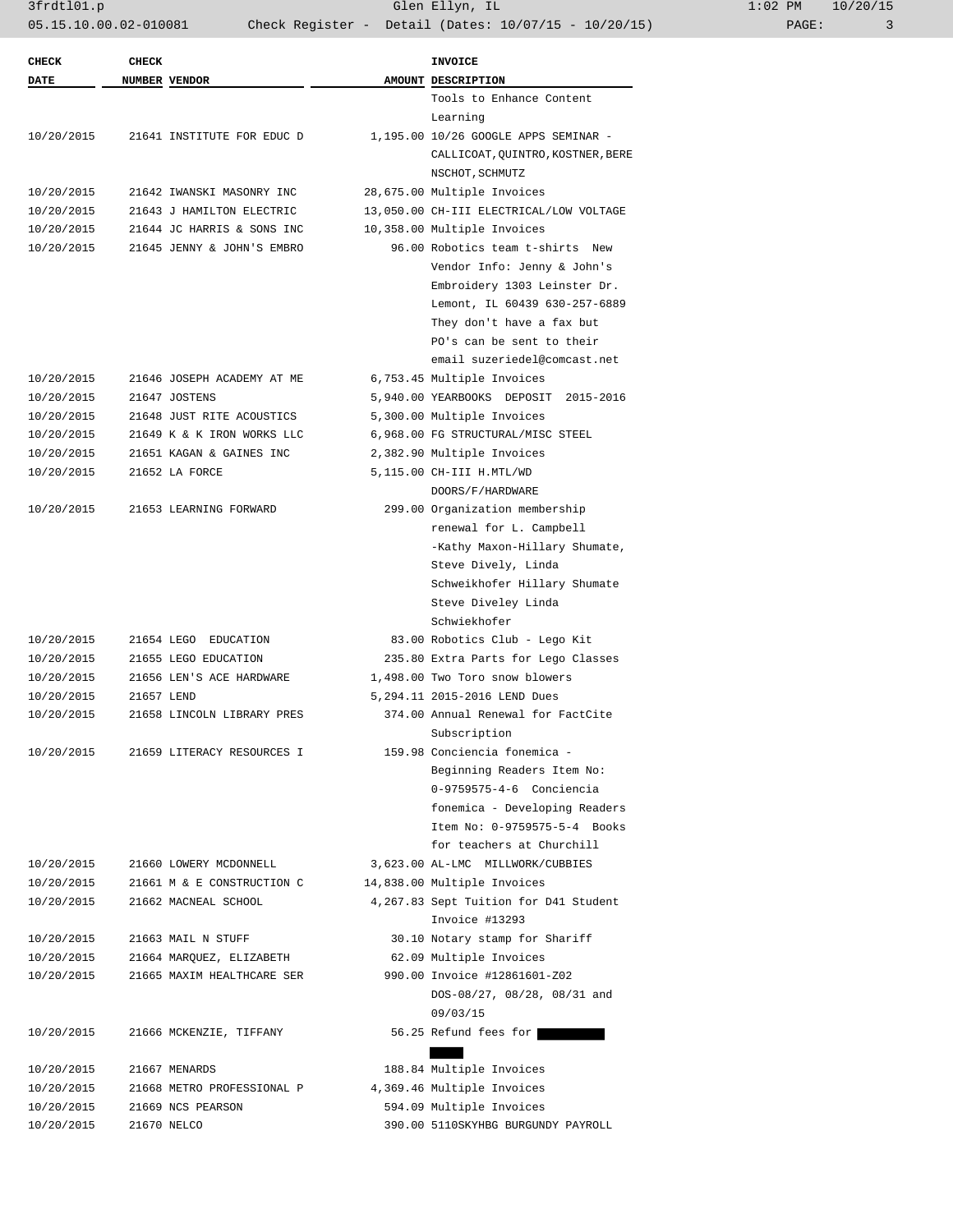| 1:02 PM |       | 10/20/15 |
|---------|-------|----------|
|         | PAGE: |          |

| <b>CHECK</b> | <b>CHECK</b> |                            |                   | <b>INVOICE</b>                                                      |
|--------------|--------------|----------------------------|-------------------|---------------------------------------------------------------------|
| <b>DATE</b>  |              | NUMBER VENDOR              |                   | AMOUNT DESCRIPTION                                                  |
|              |              |                            |                   | CHECKS STARTING WITH 23001                                          |
|              |              |                            |                   | QUANTITY OF 2000 PER QUOTE<br>#4174                                 |
| 10/20/2015   |              | 21671 NORTHERN ILLINOIS GA |                   | 1,054.04 Multiple Invoices                                          |
| 10/20/2015   |              | 21673 OFFICE DEPOT         |                   | 2,491.33 Multiple Invoices                                          |
| 10/20/2015   |              | 21674 ORKIN LLC            |                   | 1,648.70 Multiple Invoices                                          |
| 10/20/2015   |              | 21675 PALOS SPORTS INC     |                   | 1,325.38 Multiple Invoices                                          |
| 10/20/2015   |              | 21676 PARKLAND PREPARATORY |                   | 19,228.02 September Tuition for 5 Dist<br>41 Students Invoice #1262 |
| 10/20/2015   |              | 21677 PEDERSEN COMPANY     |                   | 3,896.00 Multiple Invoices                                          |
| 10/20/2015   |              | 21678 PENCILS.COM          |                   | 121.73 PBIS Winner Supplies                                         |
| 10/20/2015   |              | 21679 PEPPERS, PAT         |                   | 65.00 V-ball ref 9/29                                               |
| 10/20/2015   |              | 21680 PFISTER, JANIS       |                   | 205.00 Conference Reimbursement                                     |
|              |              |                            |                   | Illinois Reading Council<br>Reimbursement                           |
| 10/20/2015   |              | 21681 PRO-ED               |                   | 205.70 Elementary Resource                                          |
|              |              |                            |                   | Curriculum Supplies J Z @                                           |
|              |              |                            |                   | Churchill                                                           |
| 10/20/2015   |              | 21682 PROVIDASTAFF LLC     |                   | 3,285.00 Multiple Invoices                                          |
| 10/20/2015   |              | 21683 PUBLIC STORAGE       |                   | 248.00 A015 STORAGE NOV                                             |
| 10/20/2015   |              | 21685 OUINLAN & FABISH MUS |                   | 6,658.08 Multiple Invoices                                          |
| 10/20/2015   |              | 21686 R B CONSTRUCTION     |                   | 1,784.00 AL LMC CARPENTRY/DRYWALL                                   |
| 10/20/2015   |              | 21687 REALLY GOOD STUFF IN |                   | 54.17 Classroom Supplies                                            |
| 10/20/2015   |              | 21688 ROBINETTE DEMOLITION |                   | 1,862.00 Multiple Invoices                                          |
| 10/20/2015   |              | 21689 ROONEY, ALAN         |                   | 60.00 Soccer ref 10/6/15                                            |
| 10/20/2015   |              | 21690 ROSCOE CO            |                   | 316.62 Multiple Invoices                                            |
| 10/20/2015   |              | 21691 S & K EXCAVATING & T | 45,782.00 CH SITE |                                                                     |
|              |              |                            |                   | UTIL/EXCAV/GRADING/BKFL                                             |
| 10/20/2015   |              | 21692 S&S WORLDWIDE        |                   | 276.51 P.E. Equipment to replace                                    |
|              |              |                            |                   | worn, broken, items                                                 |
| 10/20/2015   |              | 21693 SCHOLASTIC MAGAZINES |                   | 799.27 Multiple Invoices                                            |
| 10/20/2015   |              | 21694 SCHOOL DISTRICT U46  |                   | 4,051.58 Refund of checks mistakenly                                |
|              |              |                            |                   | sent to D41 for summer school<br>payments.                          |
| 10/20/2015   |              | 21695 SCHOOL PRIDE         |                   | 105.00 Record Updates                                               |
| 10/20/2015   |              | 21697 SCHOOL SPECIALTY     |                   | 2,920.91 Multiple Invoices                                          |
| 10/20/2015   |              | 21698 SCHOOL SAFETY SOLUTI |                   | 1,405.59 Custom Hide Away Safety                                    |
|              |              |                            |                   | Shades for Hadley classroom                                         |
|              |              |                            |                   | door windows                                                        |
| 10/20/2015   |              | 21699 SCOPE SHOPPE, THE    |                   | 800.00 Microscope and balance repair                                |
| 10/20/2015   |              | 21700 SEAL OF ILLINOIS     |                   | 8,356.54 September Tuition for two                                  |
|              |              |                            |                   | District 41 Students Invoice                                        |
|              |              |                            |                   | # 5559 Credit for 20 days -                                         |
|              |              |                            |                   | decrease of 11.77 per day per                                       |
|              |              |                            |                   | student per ISBE - poaperwork                                       |
|              |              |                            |                   | attached                                                            |
| 10/20/2015   |              | 21701 SHALANKO, JOHN       |                   | 120.00 Multiple Invoices                                            |
| 10/20/2015   |              | 21702 SHAW MEDIA           |                   | 62.52 Legal notices - Architectural                                 |
|              |              |                            |                   | RFQ Invoice<br>#0915100703609/2015                                  |
|              |              |                            |                   |                                                                     |
| 10/20/2015   |              | 21703 SIGN IDENTITY        |                   | 292.25 VINYL NUMBERS                                                |
| 10/20/2015   |              | 21704 SMITH, SUZANNA       |                   | 225.00 Greg Tang Math Workshop                                      |
|              |              |                            |                   | Reimbursement                                                       |
| 10/20/2015   |              | 21705 SOARING EAGLE ACADEM |                   | 24,676.48 Multiple Invoices                                         |
| 10/20/2015   |              | 21706 SOS TECHNOLOGIES     |                   | 519.95 AED supplies for the                                         |
|              |              |                            |                   | buildings                                                           |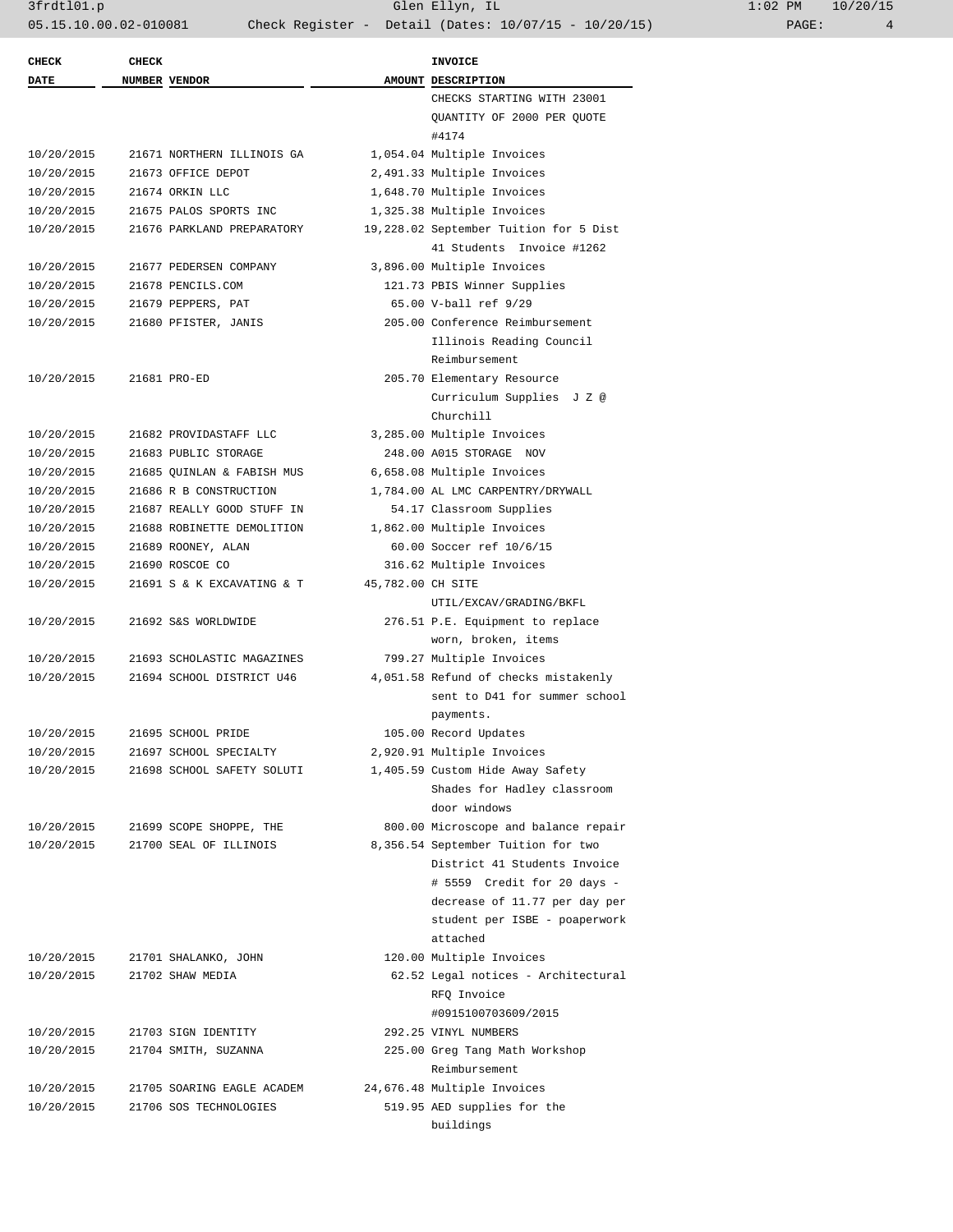3frdtl01.p Glen Ellyn, IL 1:02 PM 10/20/15 05.15.10.00.02-010081 Check Register - Detail (Dates: 10/07/15 - 10/20/15) PAGE: 5

|                                | <b>CHECK</b> |                                           | <b>INVOICE</b>                         |
|--------------------------------|--------------|-------------------------------------------|----------------------------------------|
| <b>DATE</b>                    |              | NUMBER VENDOR                             | AMOUNT DESCRIPTION                     |
| 10/20/2015                     |              | 21707 STEEL MANAGEMENT                    | 22,500.00 CH-III STRUCTURAL/MISC STEEL |
| 10/20/2015                     |              | 21708 STEVENS INDUSTRIES                  | 53,844.00 Multiple Invoices            |
| 10/20/2015                     |              | 21709 SUPERIOR SERVICE SOL                | 60.00 WASH EXTERIOR CSO WINDOWS        |
| 10/20/2015                     |              | 21710 TEACHING STRATEGIES                 | 2,392.50 Teaching Strategies LLC Gold  |
|                                |              |                                           | - 150 GOLD Online Child                |
|                                |              |                                           | Portfolios Invoice #337756             |
| 10/20/2015                     |              | 21711 THE CENTER                          | 780.00 Bilingual Conference            |
| 10/20/2015                     |              | 21712 THE CONSERVATION FOU                | 930.00 L3 STEAM PBL                    |
| 10/20/2015                     |              | 21713 THE OMNI GROUP                      | 61.50 403(b) compliance oversight      |
| 10/20/2015                     |              | 21714 TIGERDIRECT.COM                     | 1,149.00 Annual Technical Support      |
|                                |              |                                           | Renewal for McAfee Anti-Virus          |
| 10/20/2015                     |              | 21715 TIME FOR KIDS                       | 2,251.44 Time For Kids Magazines GR K- |
|                                |              |                                           | 5                                      |
| 10/20/2015                     |              | 21716 TRANSLATION SMART                   | 100.00 Translating                     |
| 10/20/2015                     |              | 21717 TSI COMMERCIAL FLOOR                | 6,220.00 Multiple Invoices             |
| 10/20/2015                     |              | 21718 TYPING CLUB INC                     | 1,455.00 Typing Club Student Licenses  |
|                                |              |                                           | for 1 year                             |
| 10/20/2015                     |              | 21719 UNISOURCE WORLDWIDE                 | 4,824.00 Multiple Invoices             |
| 10/20/2015                     |              | 21720 US GAMES INC                        | 262.06 Lincoln PE Equipment 15-16 US   |
|                                |              |                                           | GAMES                                  |
| 10/20/2015                     |              | 21721 VANGUARD ENERGY SERV                | 241.34 GAS 9/1-9/30                    |
| 10/20/2015                     |              | 21722 VERIZON WIRELESS                    | 593.55 CELL PHONES 8/27-9/26           |
| 10/20/2015                     |              | 21723 VILLA PARK OFFICE EQ                | 532.99 9/17/2015<br>school small       |
|                                |              |                                           | equipment                              |
| 10/20/2015                     |              | 21724 VOLK, LAUREN                        | 65.00 Volleyball ref 10/8              |
| 10/20/2015                     |              | 21725 WHEATON PARK DISTRIC                | 1,504.00 Payment for Level 3 Field     |
|                                |              |                                           | trip to Lincoln Marsh.                 |
|                                |              |                                           | November 4, 2015 and November          |
|                                |              |                                           | 5, 2015.                               |
|                                |              |                                           |                                        |
|                                |              | 10/15/2015 201500248 INTERNAL REV SERVICE | 192,496.93 Multiple Invoices           |
|                                |              | 10/15/2015 201500249 GLEN ELLYN EDUCATION | 16,878.70 Multiple Invoices            |
|                                |              | 10/15/2015 201500251 ILLINOIS DEPT OF REV | 37,545.86 Multiple Invoices            |
| 10/15/2015 201500253 T H I S   |              |                                           | 18,946.34 Multiple Invoices            |
|                                |              | 10/15/2015 201500254 TEACHERS RETIREMENT  | 104,670.79 Multiple Invoices           |
| 10/15/2015 201500255 WAGEWORKS |              |                                           | 5,572.25 Multiple Invoices             |
|                                |              | 10/15/2015 201500256 THE OMNI GROUP       | 36,217.68 Multiple Invoices            |
|                                |              | 10/15/2015 201500257 EXPERT PAY           | 1,613.92 Payroll accrual               |
|                                |              | 10/16/2015 201500266 EFLEX GROUP          | 442.98 Eflex administration -          |
|                                |              |                                           | October 2015                           |
|                                |              | 10/16/2015 201500268 EDUCATIONAL BENEFIT  | 431,410.78 AD&D, Dental, Life and      |
|                                |              |                                           | Medical insurance October              |
|                                |              |                                           | 2015                                   |
|                                |              | 10/19/2015 201500269 EFLEX GROUP          | 18,400.00 Semi-annual admin fee        |
|                                |              | 10/19/2015 201500270 ILLINOIS DEPT OF REV | 123.80 3rd Qtr 2015 Payment for        |
|                                |              |                                           | IL-941                                 |
| 10/19/2015 201500271 REV TRAK  |              |                                           | 1,408.89 RevTrak - September 2015      |
| 10/19/2015 201500272 T H I S   |              |                                           | 5,920.25 Invoice #202447               |
|                                |              | 10/19/2015 201500273 UNUM LIFE INSURANCE  | 2,691.42 LTD 11/1/15 through 11/30/15  |
|                                |              |                                           |                                        |